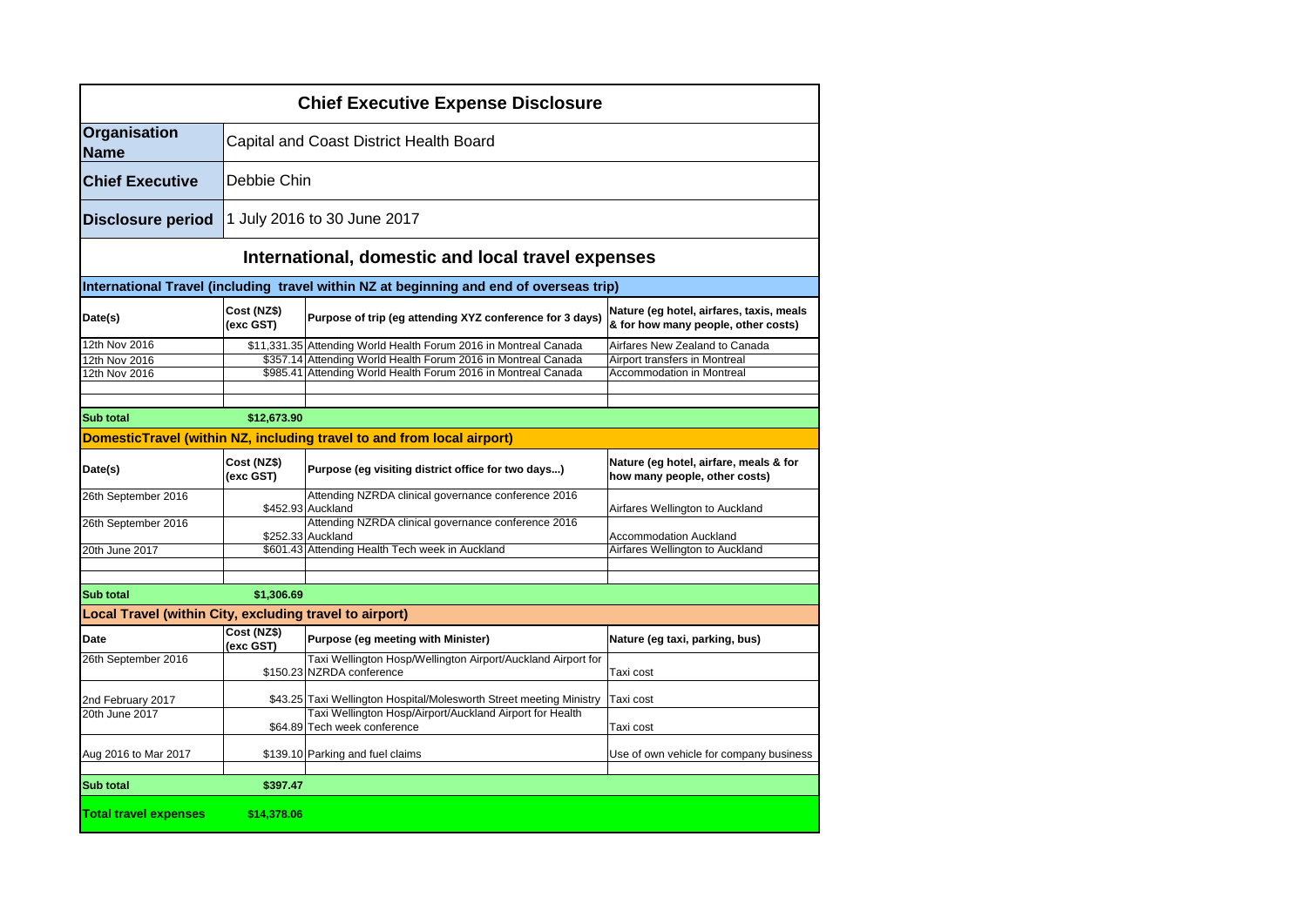| <b>Chief Executive Expense Disclosure</b>   |                                                |                                                                                 |                                                      |            |  |  |
|---------------------------------------------|------------------------------------------------|---------------------------------------------------------------------------------|------------------------------------------------------|------------|--|--|
|                                             |                                                |                                                                                 |                                                      |            |  |  |
|                                             |                                                |                                                                                 |                                                      |            |  |  |
| July 2016 to 30 June 2017                   |                                                |                                                                                 |                                                      |            |  |  |
| <b>Hospitality</b>                          |                                                |                                                                                 |                                                      |            |  |  |
| <b>Hospitality Offered to Third Parties</b> |                                                |                                                                                 |                                                      |            |  |  |
| Cost (NZ\$)<br>(exc GST)                    | Purpose (eg, hosting<br>delegation from China) | Nature (what and for how<br>many eg dinner for 5)                               | Reason (eg building<br>relationships, team building) | Location/s |  |  |
|                                             |                                                |                                                                                 |                                                      |            |  |  |
|                                             |                                                |                                                                                 |                                                      |            |  |  |
|                                             |                                                |                                                                                 |                                                      |            |  |  |
|                                             |                                                |                                                                                 |                                                      |            |  |  |
|                                             |                                                |                                                                                 |                                                      |            |  |  |
|                                             | Debbie Chin                                    | Capital and Coast District Health Board<br>No information to disclose<br>\$0.00 |                                                      |            |  |  |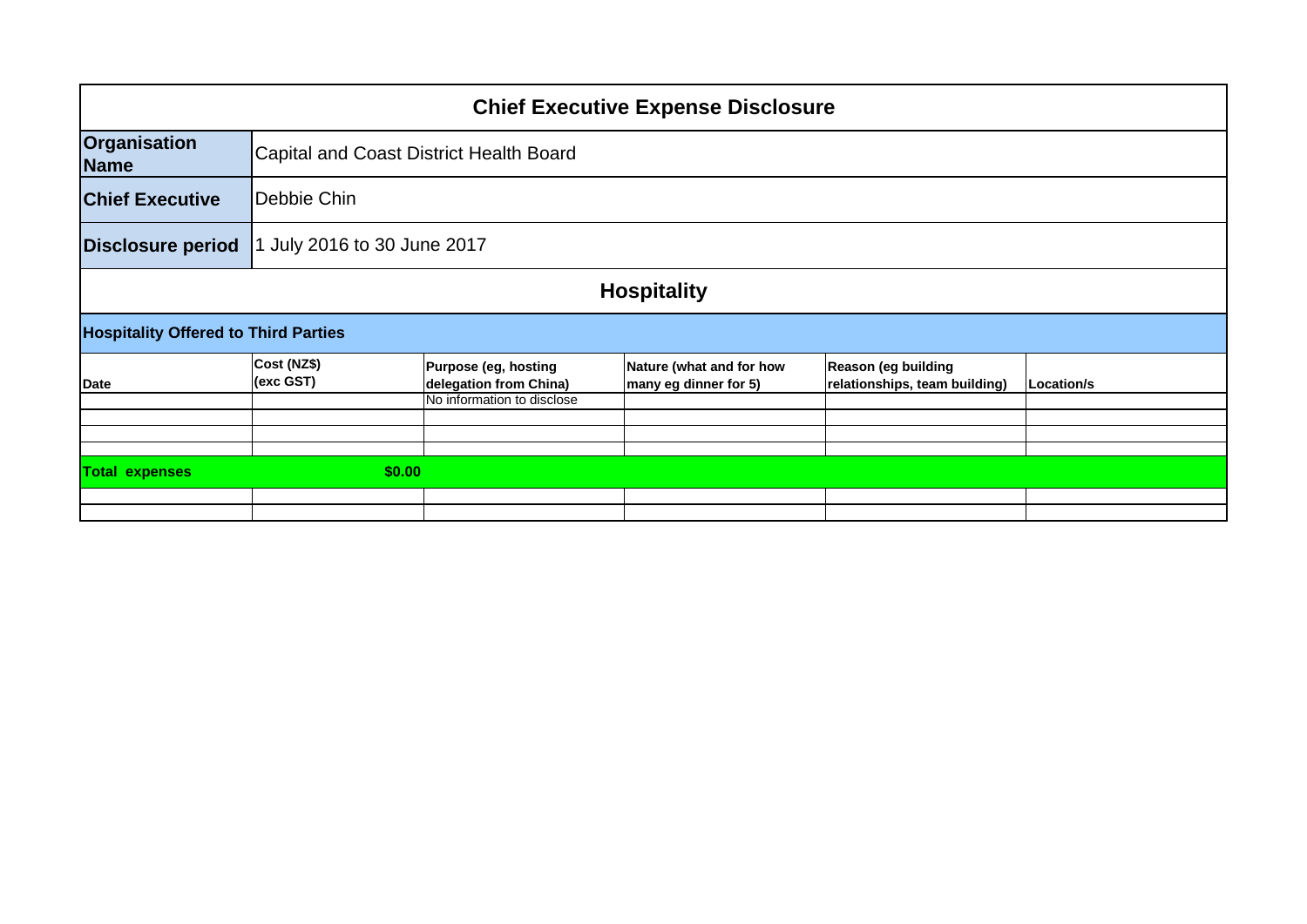| <b>Chief Executive Expense Disclosure</b> |                                                |                                     |                          |                 |  |  |
|-------------------------------------------|------------------------------------------------|-------------------------------------|--------------------------|-----------------|--|--|
| <b>Organisation Name</b>                  | <b>Capital and Coast District Health Board</b> |                                     |                          |                 |  |  |
| <b>Chief Executive</b>                    | Debbie Chin                                    |                                     |                          |                 |  |  |
| <b>Disclosure period</b>                  | 1 July 2016 to 30 June 2017                    |                                     |                          |                 |  |  |
| Gifts and Benefits over \$50 annual value |                                                |                                     |                          |                 |  |  |
| <b>Gifts and hospitality</b>              |                                                |                                     |                          |                 |  |  |
| Date                                      | Description ** (e.g. event<br>tickets, etc)    | Offered by<br>(who made the offer?) | Cost (NZ\$)<br>(exc GST) | <b>Comments</b> |  |  |
|                                           |                                                | No information to disclose          |                          |                 |  |  |
|                                           |                                                |                                     |                          |                 |  |  |
|                                           |                                                |                                     |                          |                 |  |  |
| <b>Total gifts &amp; benefits</b>         | No. of items $=$                               |                                     | \$0.00                   |                 |  |  |